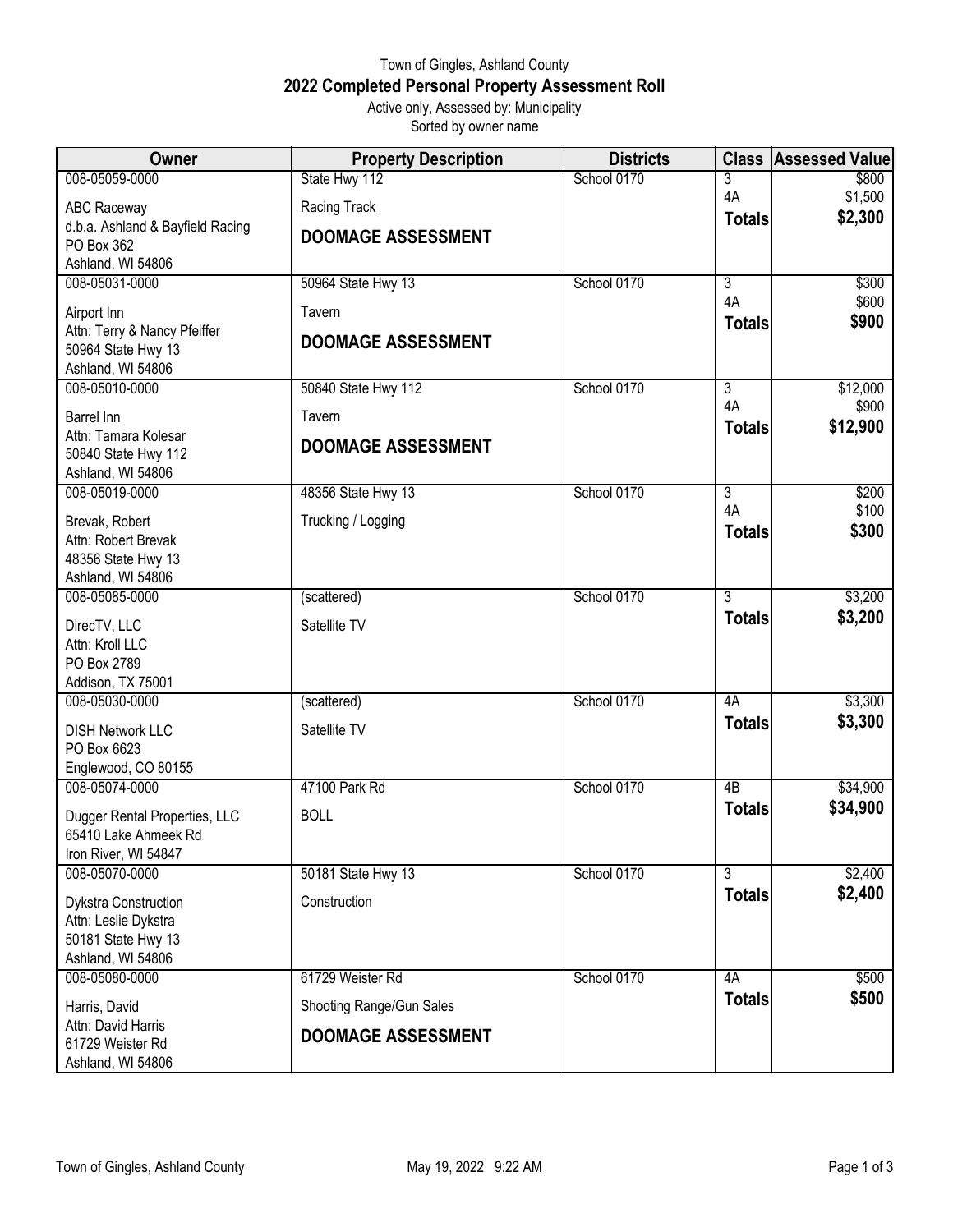| Owner                                            | <b>Property Description</b> | <b>Districts</b> | <b>Class</b>        | <b>Assessed Value</b> |
|--------------------------------------------------|-----------------------------|------------------|---------------------|-----------------------|
| 008-05073-0000                                   | 50852 State Hwy 13          | School 0170      | 3<br>4A             | \$2,800               |
| <b>Herbert Automotive</b>                        | Auto Sales/Repair           |                  | <b>Totals</b>       | \$500<br>\$3,300      |
| Attn: John & Jean Herbert<br>50852 Hwy 13        | <b>DOOMAGE ASSESSMENT</b>   |                  |                     |                       |
| Ashland, WI 54806                                |                             |                  |                     |                       |
| 008-05048-0100                                   | 62704 Dahlstrom Rd          | School 0170      | $\overline{3}$      | \$400                 |
| Independent Excavating                           | Excavating                  |                  | <b>Totals</b>       | \$400                 |
| Attn: David Skinnes<br>62704 Dahlstrom Rd        |                             |                  |                     |                       |
| Ashland, WI 54806                                |                             |                  |                     |                       |
| 008-05079-0000                                   | 62268 Hegstrom Rd           | School 0170      | 3<br>4A             | \$400<br>\$900        |
| John's Auto Clinic                               | Auto Repair                 |                  | <b>Totals</b>       | \$1,300               |
| Attn: John Dietrich<br>62268 Hegstrom Rd         | <b>DOOMAGE ASSESSMENT</b>   |                  |                     |                       |
| Ahsland, WI 54806                                |                             |                  |                     |                       |
| 008-05018-0000                                   | 50708 State Hwy 112         | School 0170      | $\overline{3}$      | \$1,300               |
| Lake Shore Buses Inc.                            | <b>School Buses</b>         |                  | <b>Totals</b>       | \$1,300               |
| PO Box 106<br>Ashland, WI 54806                  |                             |                  |                     |                       |
| 008-05007-0000                                   | 48200 State Hwy 112         | School 0170      | $\overline{3}$      | \$600                 |
| Leakey, William & Bonnie                         | Sales & Service             |                  | 4A                  | \$9,200<br>\$9,800    |
| d.b.a. Deer Creek Seed                           | <b>DOOMAGE ASSESSMENT</b>   |                  | <b>Totals</b>       |                       |
| PO Box 105<br>Ashland, WI 54806                  |                             |                  |                     |                       |
| 008-05069-0000                                   | 64425 Old Airport Rd        | School 0170      | $\overline{3}$      | \$1,800               |
| McFadden, Shawn                                  | Auto Sales/Repair           |                  | 4A<br><b>Totals</b> | \$2,800<br>\$4,600    |
| d.b.a. Bull Dog Auto<br>Attn: Shawn McFadden     | <b>DOOMAGE ASSESSMENT</b>   |                  |                     |                       |
| 64425 Old Airport Rd                             |                             |                  |                     |                       |
| Ashland, WI 54806                                |                             |                  |                     |                       |
| 008-05043-0000                                   | State Hwy 112               | School 0170      | 4A<br><b>Totals</b> | \$1,400<br>\$1,400    |
| Melin, Robert                                    | <b>Well Drilling</b>        |                  |                     |                       |
| d.b.a. Melin Well Drilling<br>1318 MacArthur Ave | <b>DOOMAGE ASSESSMENT</b>   |                  |                     |                       |
| PO Box 672                                       |                             |                  |                     |                       |
| Ashland, WI 54806<br>008-05083-0000              | 65407 Pearce Rd             | School 0170      | 4B                  | \$19,700              |
| Merenda, Samuel                                  | <b>BOLL</b>                 |                  | <b>Totals</b>       | \$19,700              |
| PO Box 819                                       |                             |                  |                     |                       |
| Greenville, GA 30222                             |                             |                  |                     |                       |
| 008-05086-0000                                   | 49349 State Hwy 112         | School 0170      | 3<br>4A             | \$500<br>\$500        |
| Olby, Wendy<br>49349 State Hwy 112               | Kennel & Groomer            |                  | <b>Totals</b>       | \$1,000               |
| Ashland, WI 54806                                | <b>DOOMAGE ASSESSMENT</b>   |                  |                     |                       |
| 008-05045-0000                                   | 50849 State Hwy 112         | School 0170      | 4A                  | \$8,300               |
| Parent, Robert                                   | Auto Sales/Repair           |                  | <b>Totals</b>       | \$8,300               |
| d.b.a. Ray's Auto Repair<br>Attn: Robert Parent  | <b>DOOMAGE ASSESSMENT</b>   |                  |                     |                       |
| 50849 State Hwy 112                              |                             |                  |                     |                       |
| Ashland, WI 54806                                |                             |                  |                     |                       |